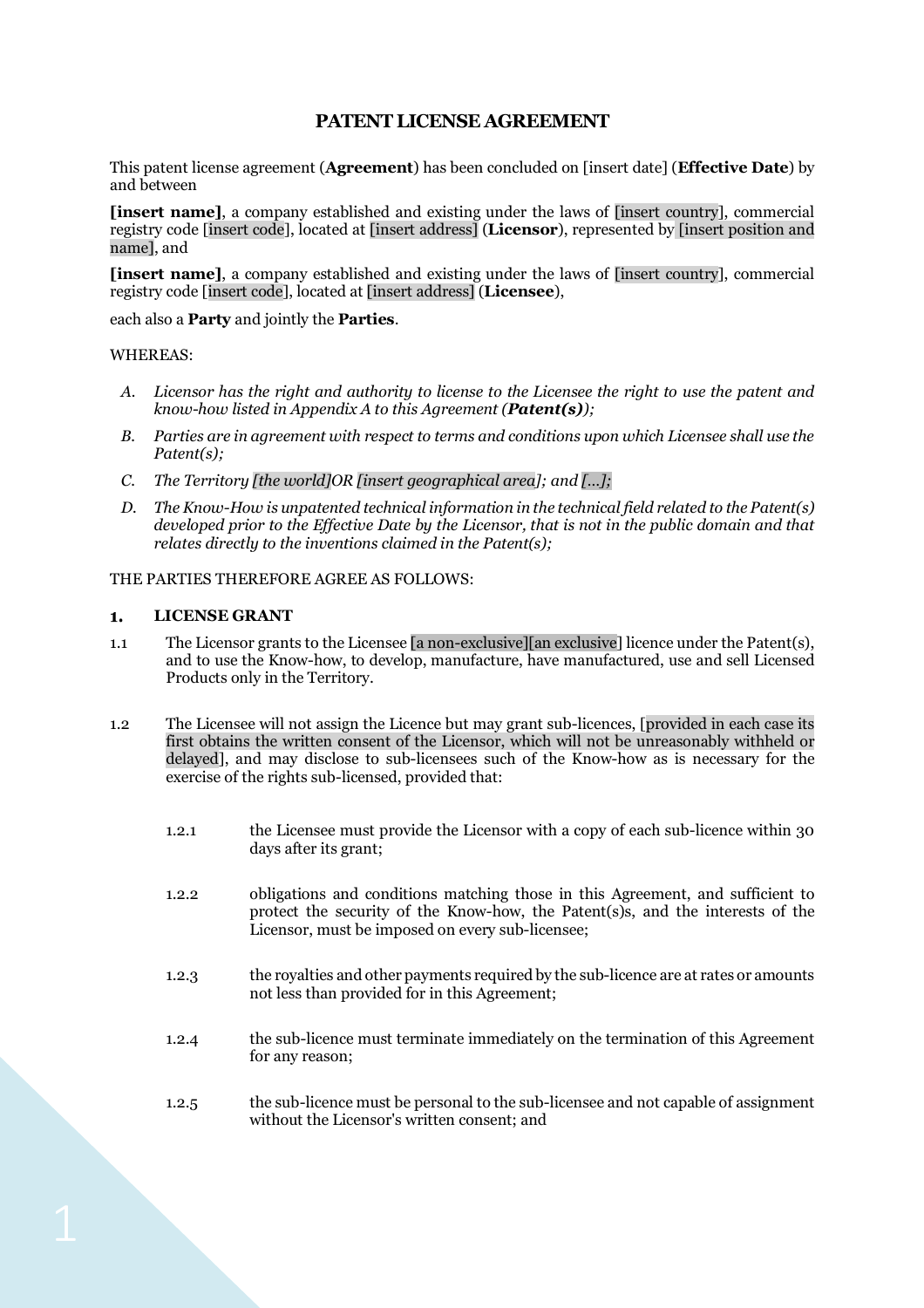- 1.2.6 the Licensee must indemnify the Licensor and keep the Licensor indemnified against any and all loss, damages, costs, claims or expenses which are awarded against or suffered by the Licensor as a result of any act or omission of the sublicensee.
- 1.3 The Licensee will ensure that the Licensed Products and the packaging associated with them are marked suitably with any relevant patent or patent application numbers to satisfy the laws of each of the countries in which the Licensed Products are sold or supplied and in which they are covered by the claims of any of the Patent(s).
- 1.4 No licence is granted to the Licensee other than as expressly stated in this clause 1. The Licensor reserves all other rights under the Patents and in respect of the Know-how.

# $2.$ **TERM**

 $2.1$ This Agreement enters into force on the Effective Date and remains in force for an indefinite period of time, unless terminated earlier (**Term**).

### **INTELLECTUAL PROPERTY RIGHTS** 3.

- $3.1$ The Licensee will, at the Licensee's expense, use all reasonable endeavours to obtain patents in the Licensor's name pursuant to each of the patent applications listed in the Appendix A and will pay [insert figure]% of all renewal fees in respect of the Patents when they fall due. If at any time the Licensee notifies the Licensor that the Licensee does not wish to reimburse the Licensor's costs in respect of any of the Patents, the Licence will be deemed to exclude those Patents and the Licensee's responsibility for the future costs and expenses will terminate in respect of those Patents on the date of the Licensor's receipt of the Licensee's notice.
- Any rights, including intellectual property rights, not expressly granted to the Licensee under this  $3.2$ Agreement are reserved to the Licensor. The Licensee will not, directly or indirectly, use the Patent(s) in any way other then as permitted under this Agreement.

### **INSPECTION**  $\boldsymbol{4}$

- The Licensor has the right, upon reasonable written notice to inspect Licensee's books and records  $4.1$ and all other documents and material in the possession of or under the control of Licensee with respect to this Agreement. The Licensor shall have free and full access thereto for such purposes and shall be permitted to make copies thereof and extracts therefrom.
- All books and records related to Licensee`s obligations under this Agreement shall be maintained  $4.2$ and kept accessible and available to Licensor for inspection for at least [insert number and text] years after termination of this Agreement.

### **COMPENSATION** 5.

- $5.1$ For the license granted hereunder, the Licensee shall pay the Licensor a compensation at the sum of [enter number] [enter the currency](enter number in words ) of Lump Sum (**Compensation**).
- "Lump Sum" shall means the sum agree by the Parties.  $5.2$
- Compensation is calculated and payable no later than 30 (thirty) days after the issue of an invoice.  $5.3$

# 6. **CONFIDENTIAL INFORMATION**

- For the purposes of this Agreement, "Confidential Information" means any data or information 6.1 that is proprietary to the Licensor and not generally known to the public, regardless of the medium in which it is recorded or preserved and whether oral, written or otherwise, whenever and however (before or after the conclusion of this Agreement) disclosed to the Licensee or which has become known to the Licensee in any other manner in connection with the Agreement, including, but not limited to:
	- any information regarding the Licensor's economic activities, including inter alia its  $6.1.1$ business partners, clients, investors, debtors, portfolio of claims, any marketing strategies, plans, financial information, or projections, operations, business plans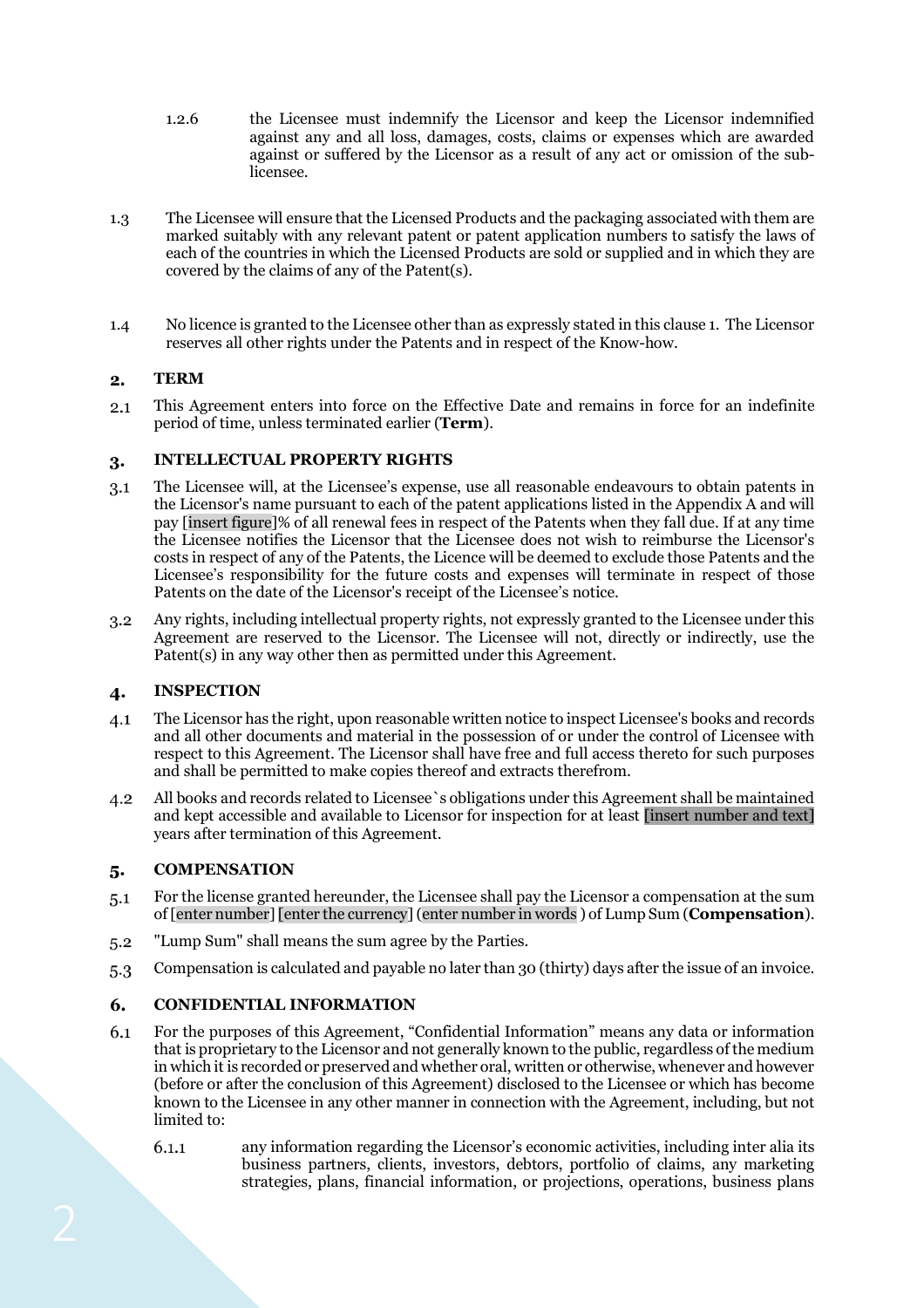and performance results relating to the past, present or future business activities of the Licensor or any other non-public information about the Licensor that is proprietary in nature;

- 6.1.2 any information regarding technical data, know-how, trademarks, research, product or service ideas or plans, software codes and designs, algorithms, developments, inventions, patent applications, processes, formulas, techniques, engineering designs and drawings.
- The Licensee hereby undertakes: 6.2
	- to treat the Confidential Information secret, as well as to use all necessary steps to  $6.2.1$ preserve such confidentiality. The Licensee shall ensure that all necessary and possible security measures and strictest possible diligence shall be applied for the retention and protection of Confidential Information. In order to avoid unauthorised disclosure of Confidential Information, the Licensee shall, at its own expense, apply necessary security, information technology and other measures;
	- not to make any copies or duplicates of any Confidential Information, without the  $6.2.2$ Licensor's prior written consent thereto;
	- $6.2.3$ not to modify, reverse engineer, decompile, create other works from or dissemble any software programs contained in the Confidential Information without the Licensor's prior written consent thereto;
	- $6.2.4$ to immediately notify the Licensor upon becoming aware that the Confidential Information has been disclosed to a third party in breach of this Agreement;
	- to keep a record of all Confidential Information and of the location of such 6.2.5 information, a copy of which record will be made available to the Licensor at the Licensor's request; and
	- not to use the Confidential Information for any purpose whatsoever other than for 6.2.6 the purpose of the Agreement. Within its organisation the Licensee shall restrict the distribution of and access to the Confidential Information so that access to materials containing Confidential Information is only available to employees who indispensably require such knowledge for the performance of their duties in connection with this Agreement.
- 6.3 In the event that the Licensee is required by law or any other rules and regulations to make any disclosures otherwise prohibited under this Agreement, the Licensee shall promptly (and, in any event, before complying with any such requirement) notify the Licensor in writing of the same and of the action which is proposed to be taken in response and assist the Discloser in seeking a protective order or other appropriate remedy, in each case to the extent possible and allowed under the applicable laws.
- The Licensee shall immediately, but not later than within 5 (five) working days, return and 6.4 redeliver to the Licensor all tangible material embodying the Confidential Information and all notes, summaries, memoranda, drawings, manuals, records, excerpts or derivative information deriving there from and all other documents or materials (and all copies of any of the foregoing, including "copies" that have been converted to computerized media in the form of image, data or word processing files either manually or by image capture) based on or including any Confidential Information, in whatever form of storage or retrieval, upon:
	- $6.4.1$ the termination of this Agreement; or
	- 6.4.2 receiving a written request from the Licensor.
- In case of the termination of this Agreement or upon receiving a written request from the 6.5 Licensor, the Licensee shall not retain any copies or extracts related to the Confidential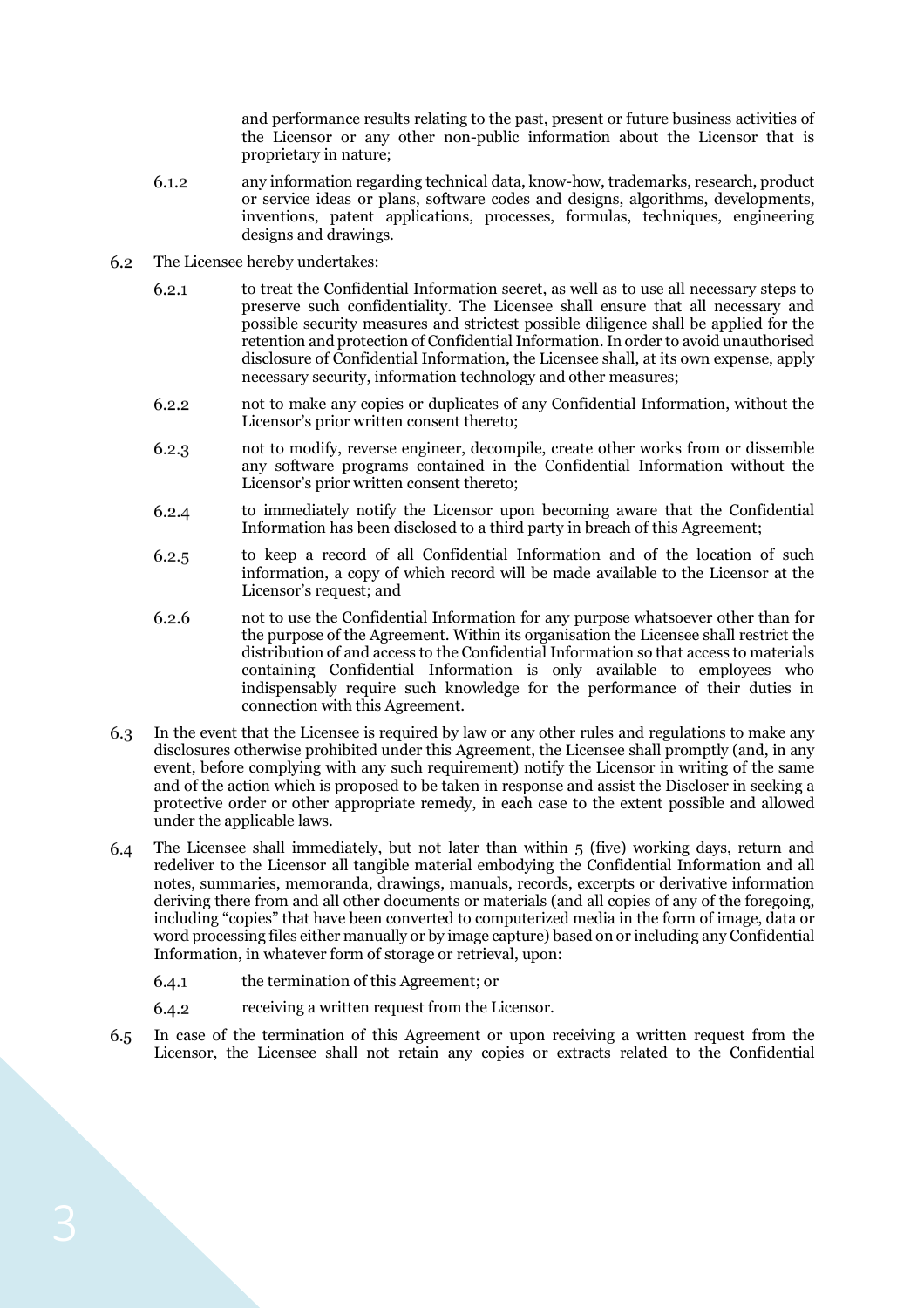Information and shall destroy all Confidential Information (including, but not limited to written documents and/ or digital files).

The obligation to keep Confidential Information secret shall remain in force indefinitely. 6.6

### **THIRD PARTIES** 7.

- The Licensee shall promptly give notice to the Licensor and provide relevant materials if available,  $7.1$ when:
	- $7.1.1$ it becomes aware of any actual, suspected, or threatened infringement of the Patent(s) by a third party in the Territory or elsewhere, or
	- it becomes aware of any action, claim, or demand brought or threatened by a third  $7.1.2$ party against it arising out of its use of the Patent(s) in accordance with this Agreement.
- $7.2$ In the abovementioned cases, the Licensor may take any steps it considers appropriate to defend itself, the Licensee and the Patent(s) and enforce its rights in the Patent(s). The Licensee shall, at its own expense, cooperate with the Licensor to the fullest possible extent.
- If it is established that the third party's action, claim, or demand resulted from a material breach  $7.3$ of the Licensee's obligations under this Agreement, the Licensee shall reimburse the Licensor for all costs and expenses (including legal fees) incurred in defending the Licensor, the Licensee and the Patent(s).
- If, in the opinion of the Licensor, the Patent(s) is likely to or does become the subject of a claim  $7.4$ e.g. for infringement, the Licensor may, without liability or obligation, terminate the Agreement, effective immediately upon delivery of respective notice to the Licensee.

#### 8. **TERMINATION**

- 8.1 The Agreement may be terminated by a written agreement between the Parties.
- 8.2 Either Party may terminate this agreement for any reason upon [insert number and text] months' notice to the other Party.
- 8.3 Without prejudice to the other provision of this Agreement, the Licensor may terminate this agreement, with immediate effect, by giving notice to the Licensee if the Licensee in the Territory or elsewhere:
	- 8.3.1 fails to pay when due any amount owing under this Agreement and that failure continues for [insert number and text] days;
	- 8.3.2 challenges, or assists third parties to challenge the Patent(s) or Licensor's rights in the Patent(s) or registrations of the Patent(s);
	- 8.3.3 the Licensee admits that it is insolvent or unable to pay its debts, or fails generally to pay its debts as they become due;
	- the Licensee files a voluntary petition, or one or more of its creditors file a petition, 8.3.4 seeking its rehabilitation, liquidation, or reorganization;
	- 8.3.5 the Licensee takes any action toward the dissolution or winding up of its affairs or the cessation or suspension of its activities; or
	- 8.3.6 a court of competent jurisdiction enters a decree or order directing the winding up or liquidation of the Licensee or of all or substantially all of its assets.
- If one Party commits any material breach of the Agreement, and the breach or default continues 8.4 for a period of 14 (fourteen) days after the other Party delivers notice to that Party reasonably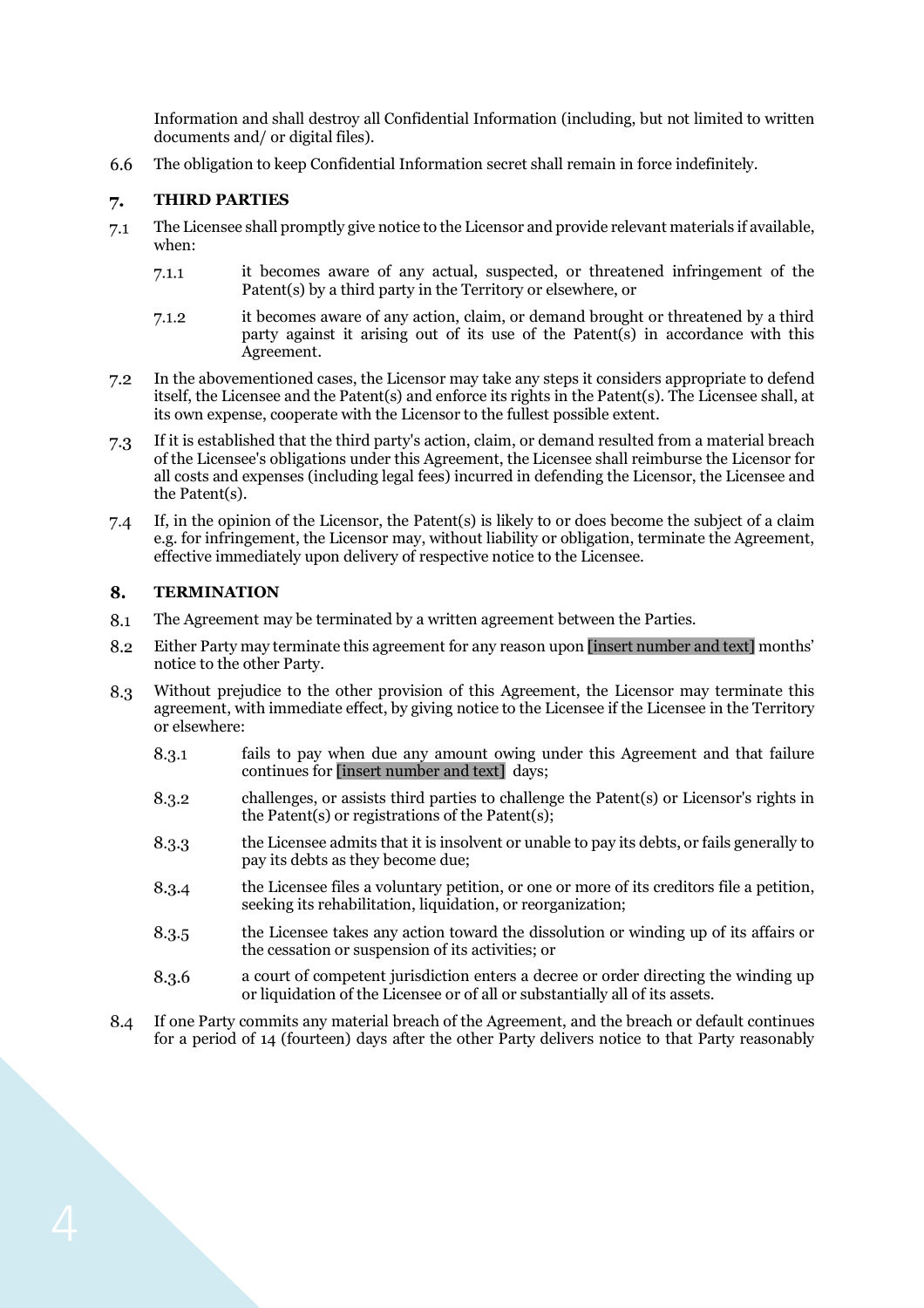detailing the breach or default, then the other Party may terminate this Agreement, with immediate effect, by giving notice to the Party in breach.

### **EFFECTS OF TERMINATION** 9.

- Upon the termination of this agreement, the Licensee shall immediately:  $Q.1$ 
	- cease all use of the Patent(s) and cancel all orders thereof, the Confidential  $9.1.1$ Information, and any other property belonging to, or received from, the Licensor that is in the Licensee's control;
	- return to the Licensor, or at the Licensor's request destroy, all copies of all  $9.1.2$ information relating to Patent(s), the Confidential Information, and any other property belonging to, or received from, the Licensor that is under the Licensee's direct or indirect control, and
	- promptly pay to the Licensor all fees that are due.  $9.1.3$
- $9.2$ Upon the termination of this agreement, the Licensee shall not in the Territory or elsewhere:
	- attack or challenge the validity, ownership or enforceability of the Patent(s) or of any  $9.2.1$ registrations for the Patent(s), or the Licensor 's rights relating to the Patent(s) or in any such registrations; or
	- claim, use, or apply to register, record or file any patent application, trade name,  $9.2.2$ corporate name, domain name, email address, social media user name, metatag, Adwords or similar search term, copyright or design that is clearly derived from or based on the Patent(s) or that includes the Patent(s).

# **LIABLITY**

- The Licensee acknowledges and agrees that the Licensor would suffer irreparable damage in the event of any breach of the provisions of this Agreement by the Licensee. In the event of breach of this Agreement by the Licensee, the Licensee shall pay the Licensor a contractual penalty in the amount of EUR [insert number] [insert number is words] per each such breach and compensate any loss. Loss includes any damage, cost, expense, deficiency, loss of value or profit, liability, or other damage, including expenses of investigation and legal fees.
- The Licensee shall indemnify the Licensor and its directors, officers, employees, shareholders, partners, agents and affiliates against any and all losses, claims, obligations, demands, assessments, penalties, liabilities, costs, damages, arising out of the exercise by the Licensee of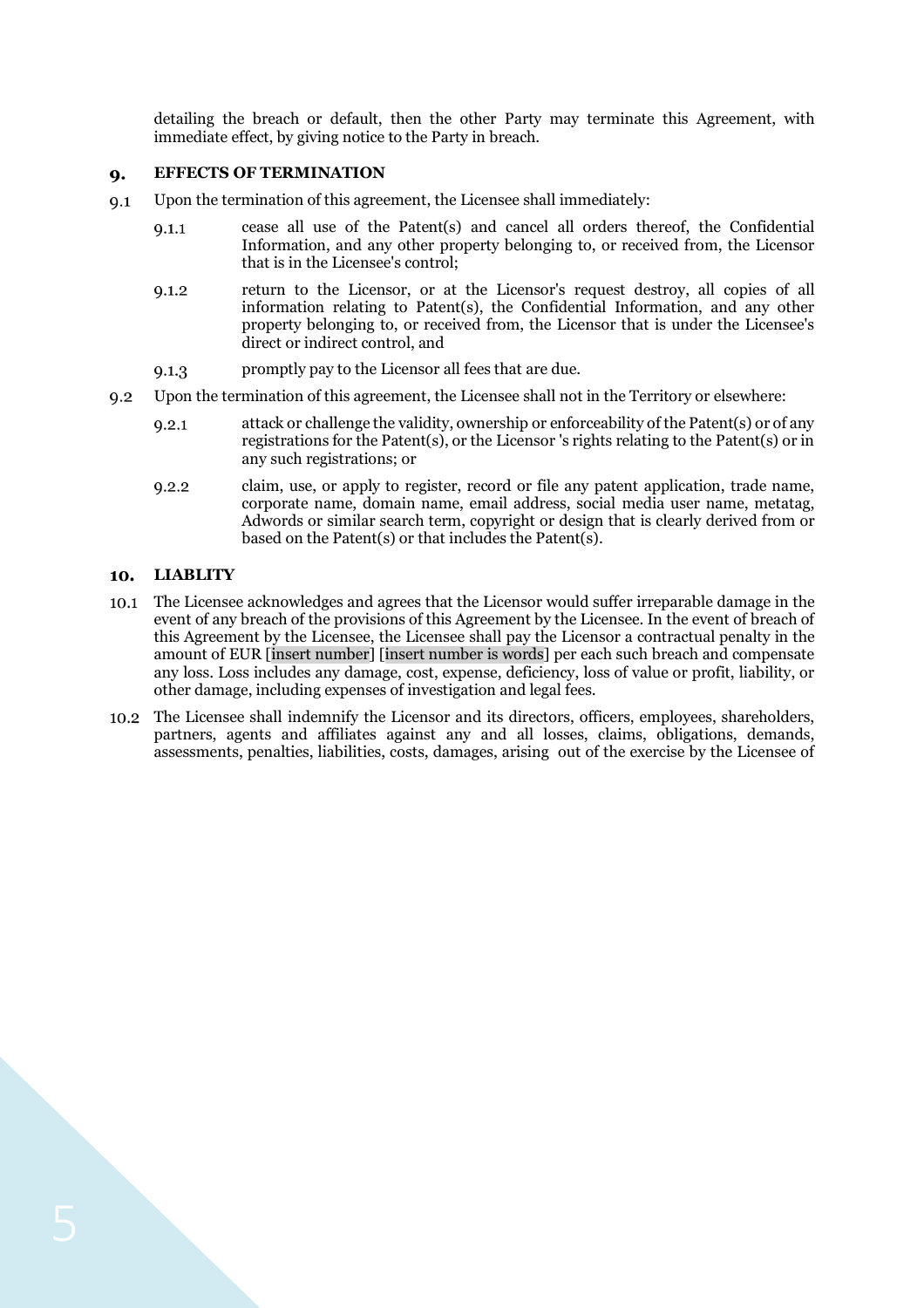its rights under this Agreement and the Licensee`s use of the Patent(s). Licensee shall give prompt notice to the Licensor of any (potential) claim for indemnification under this Section.

Licensor`s aggregated liability under this Agreement is capped at EUR [insert number] [insert number is words].

#### **MISCELLANEOUS** 11.

- $11.1$ This Agreement represents the entire agreement between the Parties with respect to the subject matter hereof and supersedes all prior negotiations, understandings and agreements relating to the subject matter hereof.
- The Licensee may not, directly or indirectly, in whole or in part, neither by operation of law or  $11.2$ otherwise, assign or transfer this Agreement or delegate any of its obligations under this Agreement without the Licensor's prior written consent.
- The provisions of Sections 6 (Confidential Information), 9 (Effects of Termination) and 10 11.3 (Liability) and all other Sections necessary for the interpretation or enforcement thereof will survive the termination or expiration of this Agreement.
- If any part of this Agreement or any transaction contemplated herein (partly or in whole) is held to be invalid or unenforceable, such determination shall not invalidate any other provision of this Agreement or other transactions contemplated herein.
- This Agreement shall be governed by and construed in accordance with the laws of the [Country].
- Any dispute, controversy or claim arising out of or in connection with this Agreement, or the breach, termination or invalidity thereof, which the Parties fail to solve through amicable negotiations, shall be finally settled in the [Court name].
- 11.7 A failure by any Party at any time or times to require performance of any provisions of this Agreement shall in no manner affect its right to enforce the same, and the waiver by any Party of any breach of any provision of this Agreement shall not be construed to be a waiver by such Party of any succeeding breach of such provision or waiver by such Party of any breach of any other provision hereof.
- Any notices or communications required or permitted to be given hereunder must be in written and may be delivered by hand, deposited with an internationally recognized overnight carrier postage prepaid or sent via electronic mail. All such notices or communications shall be deemed to have been given and received
	- 11.8.1 in the case of personal delivery or electronic-mail, on the date of such delivery;
	- 11.8.2 in the case of delivery by an internationally recognized overnight carrier, on the third business day following dispatch.
- The contact details of the Parties are as follows: 11.9

The Licensor: postal address: address: […]; e-mail […]; telephone […].

The Licensee: address: […]; e-mail […]; telephone […].

Party must notify the other Party immediately of any changes in its contact details.

Hereby the Parties warrant that they have read this Agreement carefully and wish to be bound by this Agreement.

| <b>The Licensor:</b> | The Licensee: |
|----------------------|---------------|
| Name:                | Name:         |
| Title:               | Title:        |